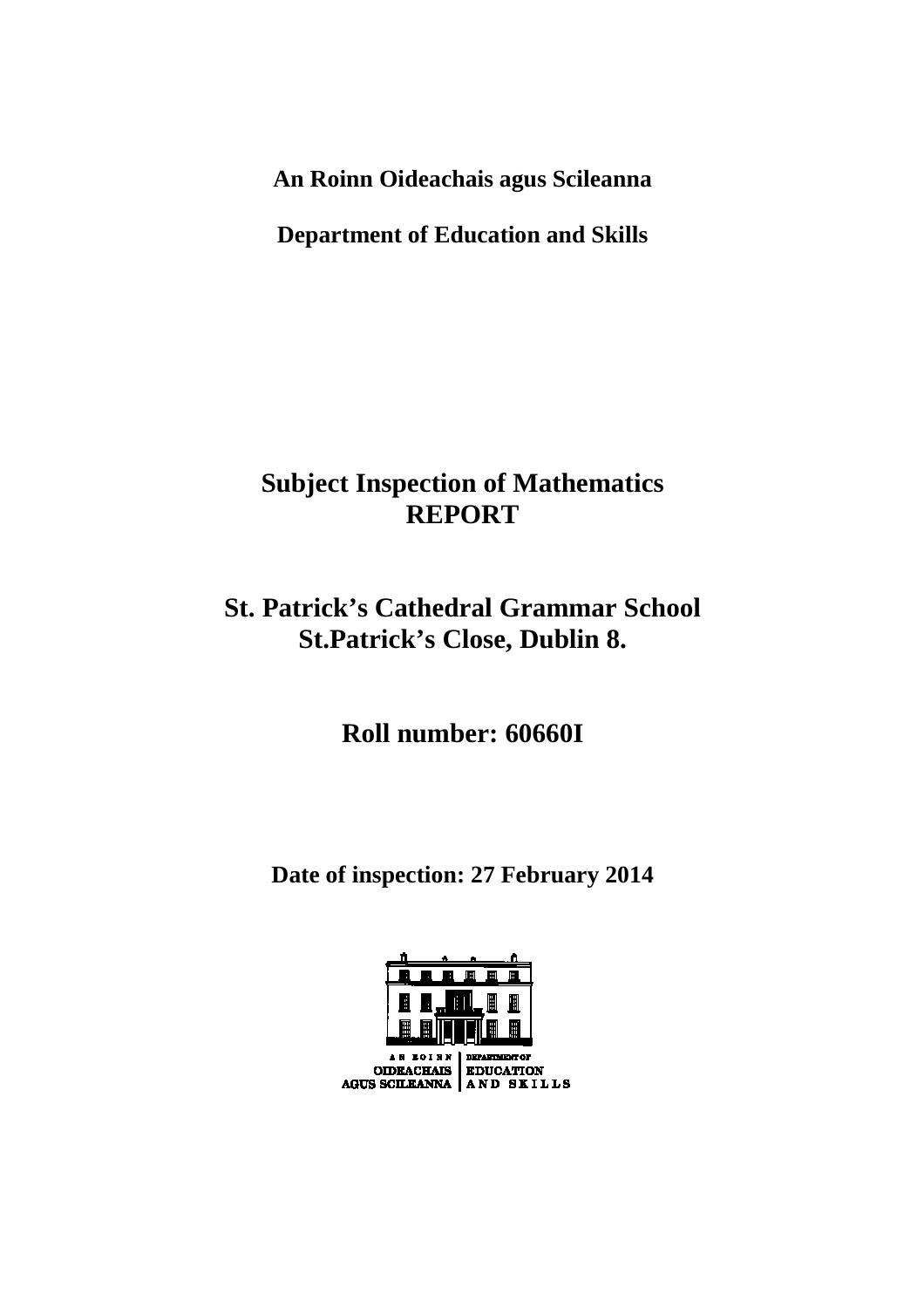## **REPORT**

#### **ON**

### **THE QUALITY OF LEARNING AND TEACHING IN MATHEMATICS \_\_\_\_\_\_\_\_\_\_\_\_\_\_\_\_\_\_\_\_\_\_\_\_\_\_\_\_\_\_\_\_\_\_\_\_\_\_\_\_\_\_\_\_\_\_\_\_\_\_\_\_\_\_\_\_\_\_\_\_\_\_\_\_\_\_\_\_\_\_\_\_\_\_\_\_\_\_**

#### **INFORMATION ON THE INSPECTION**

| Date of inspection                       | 27 February 2014                                   |
|------------------------------------------|----------------------------------------------------|
| <b>Inspection activities undertaken</b>  | • Observation of teaching and learning during five |
| • Review of relevant documents           | class periods                                      |
| • Discussion with principal and teachers | • Examination of students' work                    |
| • Interaction with students              | • Feedback to principal and teachers               |

#### **MAIN FINDINGS**

- The quality of teaching was good or very good in the majority of lessons with excellent practice observed in one lesson.
- The mathematics department is committed to encouraging students to participate in Mathematics to the highest level possible, and has successfully implemented practices and procedures to support its work in this area.
- Mathematics is very well supported by management as is evident in the timetabling arrangements for the subject.
- Methodologies used in most lessons were effective with some areas for development identified.
- The appropriate use of subject terminology and symbols were regularly checked by teachers in lessons.
- A wide range of co-curricular and extra-curricular opportunities are available to students to support their mathematics education and learning.

#### **MAIN RECOMMENDATIONS**

- Methodologies that have proved successful should be discussed and ideas shared at mathematics department meetings.
- Questioning strategies that promote higher-order thinking and greater discussion in mathematics classes should be used more often in lessons where appropriate.
- Subject department schemes of work should be reviewed to link topics with the various syllabus strands.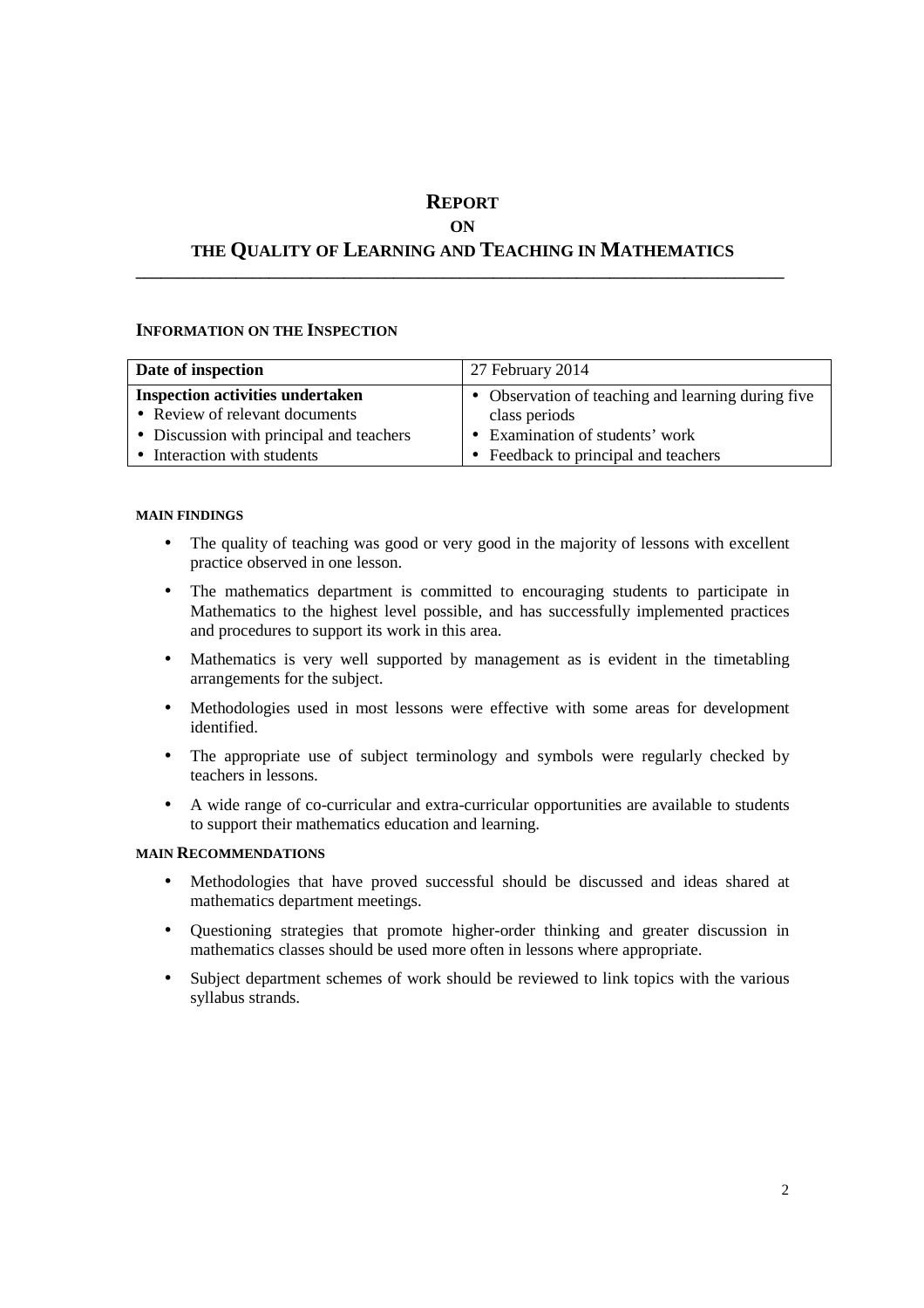#### **INTRODUCTION**

St.Patrick's Cathedral Grammar College, is a voluntary co-educational school in Dublin city. The school has a current enrolment of 122 students and offers, the Junior Certificate, the established Leaving Certificate and a compulsory Transition Year (TY) programme.

#### **TEACHING AND LEARNING**

- The quality of teaching was good or very good in the majority of lessons with excellent practice observed in one lesson. Lessons were characterised by very good teacher preparation with necessary resources and supplementary materials prepared in advance for lessons.
- Teachers had suitably high expectations for students' engagement and participation and they in turn were mostly positive about their learning. Classroom atmosphere was very positive and this allowed for good progress to be achieved in most lessons.
- In all lessons learning objectives were established with links made between current and prior learning. This is very good practice and ensured that the context for learning was clear for all students. In line with best practice, most lessons were concluded with a review of the learning objectives. In some cases, where this was not achieved, teachers are reminded of the benefits of such an approach as it will support the planning for the next lesson.
- Methodologies observed were mostly effective and included very good teacher-led instruction, group activities and a discovery learning approach. Excellent group work was observed during a TY lesson. In this lesson, the overall structure, pacing and purpose of the group work was very clear and this ensured that students were appropriately challenged. This approach required students to draw on prior learning and from many different areas of the syllabus to support their justification for their work. Such excellent practice should be shared at mathematics department meetings and used in other lessons where appropriate.
- Global questions were used to recall prior learning or to initiate discussion and were most effective when followed by directed questions. To further support students' participation in their learning more frequent use of directed questioning is recommended.
- Statements such as "what do you think" or "why" were frequently used by teachers in lessons. The use of such higher-order questioning strategies enabled students to be challenged about the topic while deepening their subject knowledge and supporting learning for understanding of Mathematics. All teachers should ensure that greater use of higher-order questioning strategies occur more frequently in all lessons. This should also promote greater discussion among students about Mathematics.
- Information and communication technology (ICT) and additional supplementary materials were effectively integrated into lessons. The use of teacher developed and online resources were successfully used to reinforce key learning concepts. For example, there was excellent use of an animated resource during the teaching of transformations.
- In almost all lessons very good practice was noted where teachers emphasised the importance of using appropriate subject terminology. Teachers frequently identified keywords for the topic and checked understanding prior to students recording these words within dedicated notes or a keyword copybook.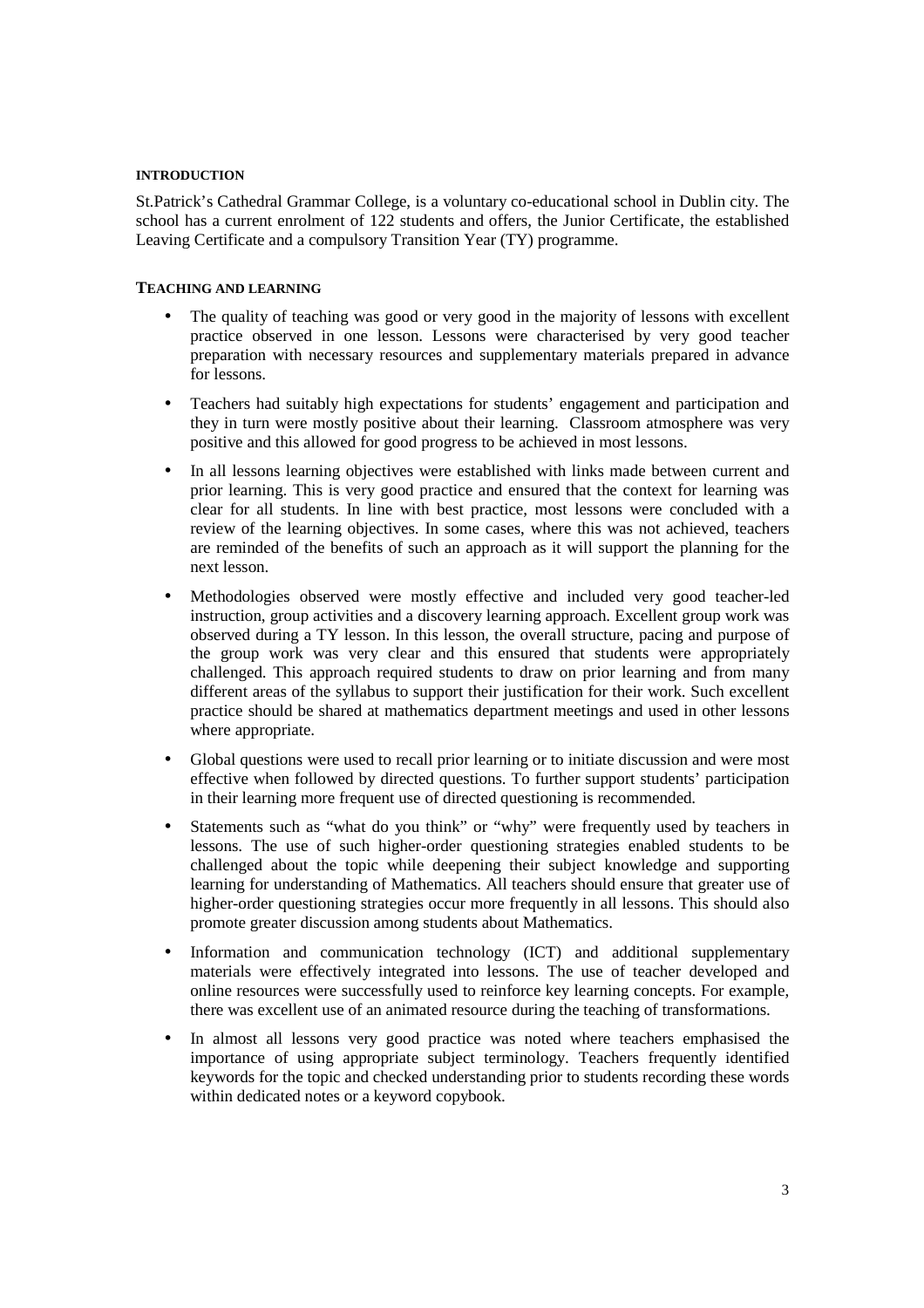• Teachers provided oral feedback to students on their work during lessons with some providing detailed written formative feedback to students. This practice should be extended where appropriate.

#### **SUBJECT PROVISION AND WHOLE SCHOOL SUPPORT**

- Time allocated to the subject is in line with syllabus requirements. This year an anomaly has arisen and as a result Mathematics is not timetabled on a daily basis for sixth-year students. Management should endeavour to timetable Mathematics on a daily basis to support the recommendations of the national numeracy strategy.
- Management deploys additional teachers to teach Mathematics in third, fifth and sixth year which facilitates concurrent timetabling of the subject and enables students to access a level commensurate with their ability. This practice also supports the mathematics departments' objective to encourage all students to remain with the highest level possible.
- The mathematics department comprises three teachers, one of whom is a graduate in the subject. Teachers are planning to attend upskilling courses provided by the Department of Education and Skills to further develop their skills in Mathematics. This is to be welcomed as it will develop capacity within the department.
- Resources to support the teaching and learning of the subject are generally sourced and retained. Teachers are generally not classroom based but one classroom is designated as a mathematics room within which resources can be retained. A listing of available resources should be included within the subject department plan.
- Supports for students who find mathematics challenging are offered through in-class support or on a withdrawal basis.
- A wide range of co-curricular and extra-curricular activities are arranged to support the development of students' mathematical abilities. Students are encouraged to participate in national and international events and in a weekly Maths Clinic which operates within the school.

#### **PLANNING AND PREPARATION**

- The coordination of the mathematics department is ably undertaken by the teacher who teaches the majority of Mathematics in the school.
- Minutes of formal meetings indicate that in addition to discussion about organisational details the department also discuss and document their analysis of students' performance in certificate examinations. These results were used by the mathematics department to focus on strategies to improve participation particularly in higher-level Mathematics. Consequently, the department has noted an increase in participation and the overall performance of students in state examinations is good.
- The subject plan identifies the operational details of the department and schemes of work for each year group and level. Schemes of work are presented in a variety of ways depending on the individual teacher teaching the year group or level, with some schemes of work listing chapters of a textbook rather than being based on the various strands of the syllabuses. It is recommended that all members of the mathematics department collaborate to review schemes of work for all year groups.
- The TY plan provides a good balanced range of opportunities for students to consolidate prior learning in addition to learning mathematical concepts in context.